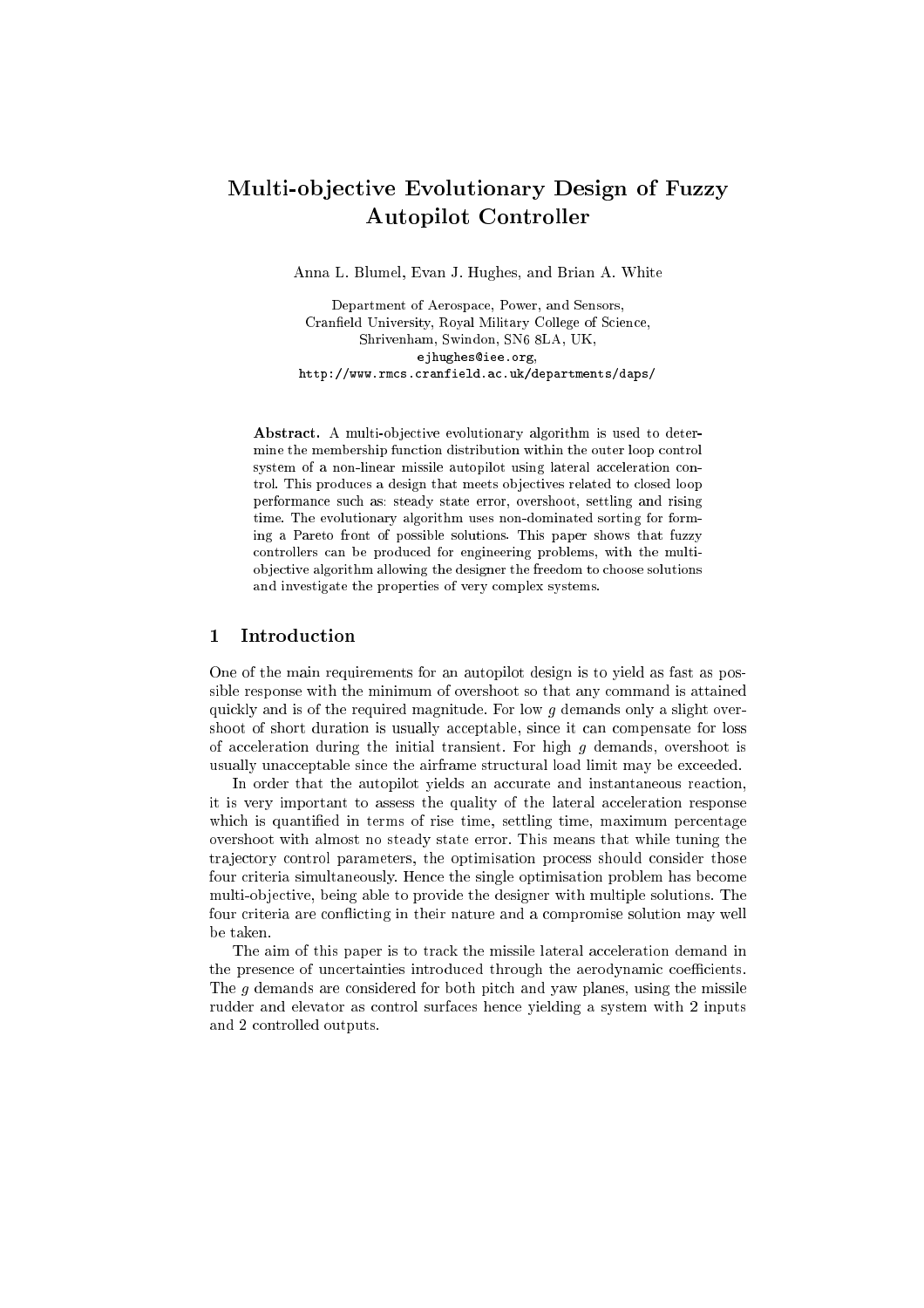Feedback linearisation of the autopilot is combined with a fuzzy logic tra jectory controller to provide control of the missile lateral acceleration. A multiob jective evolutionary algorithm based on non-dominated sorting is used to evolve the fuzzy controllers. In previous research [1, 2] a combination of an input/output linearisation technique (nonlinear control law) and a fuzzy logic trajectory controller have been considered for velocity control. This paper extends the techniques to direct control of acceleration.

## 2 Fuzzy Tra jectory Controller

The autopilot design system shown in Fig. 1 consists of the missile model and autopilot simulation feeding the performance analysis and objective generation functions, allowing the evolutionary algorithm to optimise the fuzzy control surfaces.



Fig. 1. Trajectory control design

The missile model is surrounded by an inner feed-back linearisation loop, with outer loops containing the fuzzy trajectory controllers for the pitch and yaw channels. The fuzzy controllers for pitch and yaw are identical as the system is symmetrical, therefore only one fuzzy surface needs to be evolved.

The missile dynamics are presented by

$$
\begin{aligned} \dot{x} &= f(x) + \Delta f(x) + (g(x) + \Delta g(x))u \\ y &= h(x) \end{aligned} \tag{1}
$$

which presents the multi-modelling frame. A fast  $250[rads/sec]$  second order linear actuator is included within the missile dynamics. Fin angles and fin rates are states of the system. The non-linear control law is  $\frac{1}{\beta}$ , derived by the feedback linearisation technique, which decouples the system.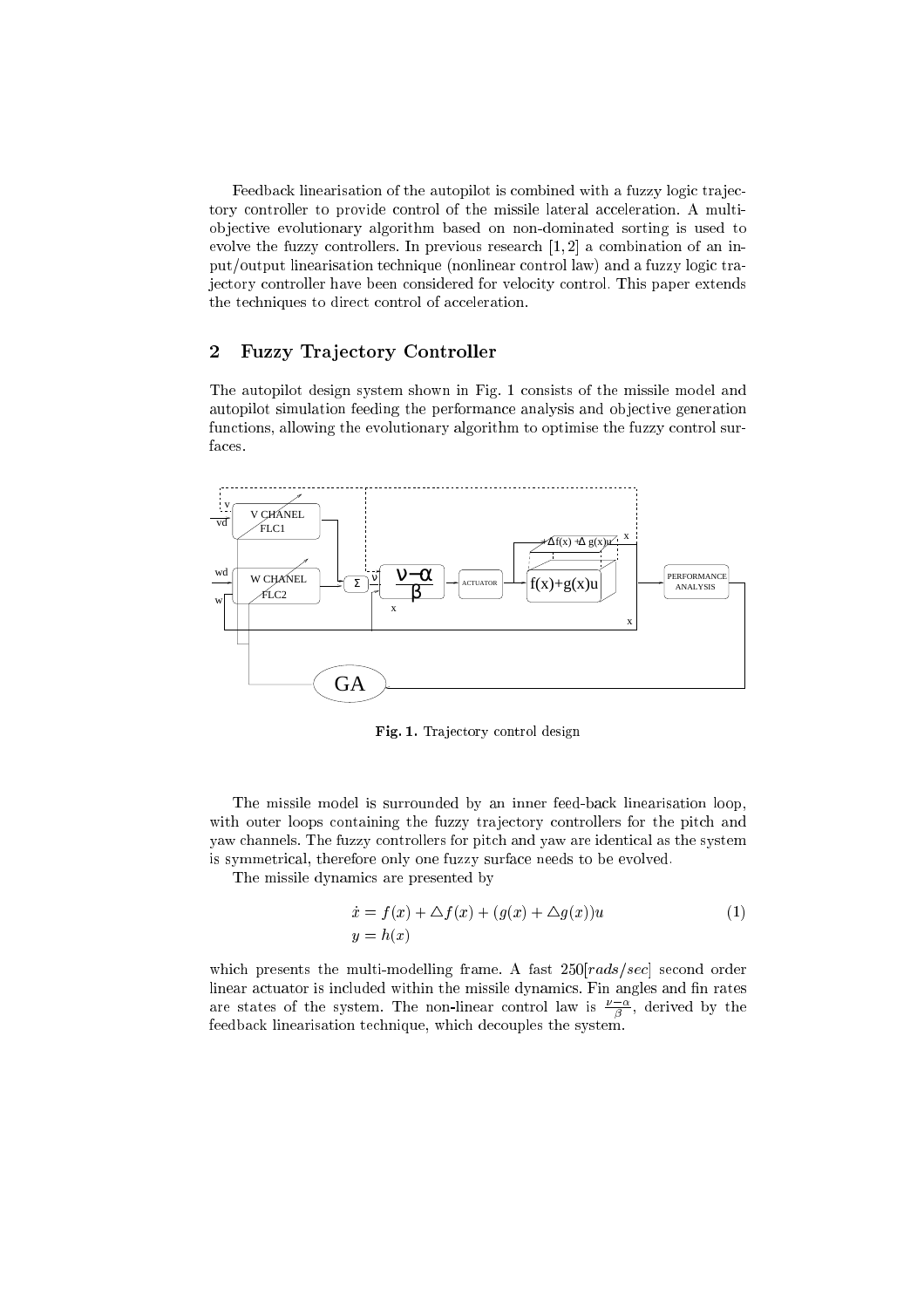The trajectory controller has been designed, based on a fuzzy inference engine, as a two input - one output system with five membership functions for each variable. The membership functions' positions and the rules are generated using an evolutionary algorithm.

## 3 Missile Model

The missile model used in this study derives from a non-linear model produced by Horton of Matra-British Aerospace [3]. It describes a 5 DOF model in parametric format with severe cross-coupling and non-linear behaviour. This study has considered the reduced problem of a 4 DOF controller for the pitch and yaw planes without roll coupling. The angular and translational equations of motion of the missile airframe are given by:

$$
\dot{r} = \frac{1}{2} I_{yz}^{-1} \rho V_o S d(\frac{1}{2} dC_{nr} r + C_{nv} v + V_o C_{n\zeta} \zeta)
$$
  
\n
$$
\dot{v} = \frac{1}{2m} \rho V_o S (C_{yv} v + V_o C_{y\zeta} \zeta) - Ur
$$
  
\n
$$
\dot{q} = \frac{1}{2} I_{yz}^{-1} \rho V_o S d(\frac{1}{2} dC_{mq} q + C_{mw} w + V_o C_{m\eta} \eta)
$$
  
\n
$$
\dot{w} = \frac{1}{2m} \rho V_o S (C_{zw} w + V_o C_{z\eta} \eta) + U q
$$
\n(3)

where the  $axes(x, y, z)$ , rates $(r, q)$  and velocities  $(v, w)$  are defined in Fig. 2.



Fig. 2. Airframe axes

Equations 2 & 3 describe the dynamics of the body rates and velocities under the influence of external forces (e.g.  $C_{zw}$ ) and moments (e.g.  $C_{mq}$ ), acting on the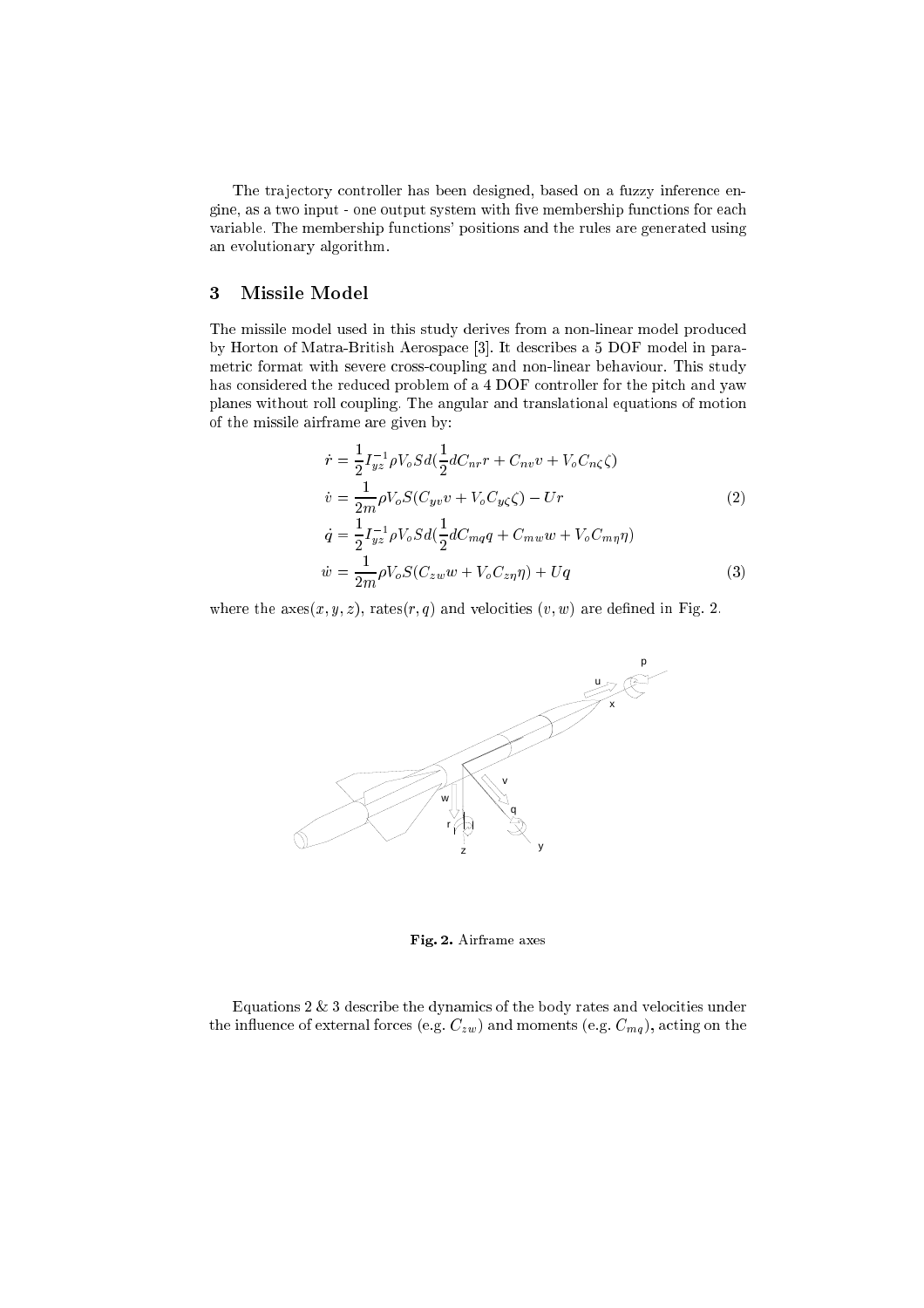frame. These forces and moments, derived from wind tunnel measurements, are non-linear functions of Mach number longitudinal and lateral velocities, control surface deflection, aerodynamic roll angle and body rates.

The description of the model is obtained from data supplied by Matra-BAE and detailed in the Horton report [4]. As both horizontal and vertical lateral motion is symmetric in format, both will be dealt with together, taking into account the appropriate sign changes in derivatives for each lateral direction.

It has been shown [5] that the desired tracking performance for lateral acceleration can be obtained by assuming an exact knowledge of aerodynamic coefficients and missile configuration parameters (i.e., reference area, Mach number, mass, moment of inertia). In practice however, this assumption is not valid and also, if there are parameter variations or external disturbances, feedbacklinearisation can no longer guarantee the desired performance or neither is robustness guaranteed. For these reasons, a combination of an input/output linearisation technique (nonlinear control law) and a fuzzy logic controller(trajectory controller) have been chosen to be considered here.

### 4 Evolutionary Algorithm Structure

The proposed framework maintains a population of fuzzy rule sets with their membership functions and uses the evolutionary algorithm to automatically derive the resulting fuzzy knowledge base.

A hybrid real valued/binary chromosome has been used to define each individual fuzzy system. Figure  $3$  shows the chromosome structure for a five membership function system. The real valued parameters are defined as being the  $[\delta a \delta b \delta c \delta d]$  and lie in the range  $(0, 1]$ . The binary component encodes the set of rules used in the system. Each rule is either on or off  $(0/1)$  and corresponds to the form:

$$
\text{if } A_i \text{ AND } B_j \text{ then } O_k \tag{4}
$$

where  $A_i$  denotes membership function i of input  $A, B_i$  denotes membership function j of input b, and  $O_k$  denotes membership function k of the output O. This process allows a full set of rules to be developed for the fuzzy system, but maintains a fixed length chromosome. The five membership function structure leads to a chromosome with 12 real valued genes and 125 binary genes. The fuzzy system used product for the member function `AND'. The `OR' function was not required as the rules were all expressed as `AND' terms. The implication method was to choose the minimum value and crop the output member functions. The aggregation method was to choose the maximum values of the set of member functions. A centroid approach was used to defuzzify the output.

The evolutionary algorithm[6] follows the usual format of ranking, selection, crossover, mutation and evaluation but with the real and binary parts of the chromosomes being processed separately. A multi-objective approach was used to identify good solutions. A method known as non-dominated ranking was used in the evolutionary algorithm to allow the multi-ob jective problem to be handled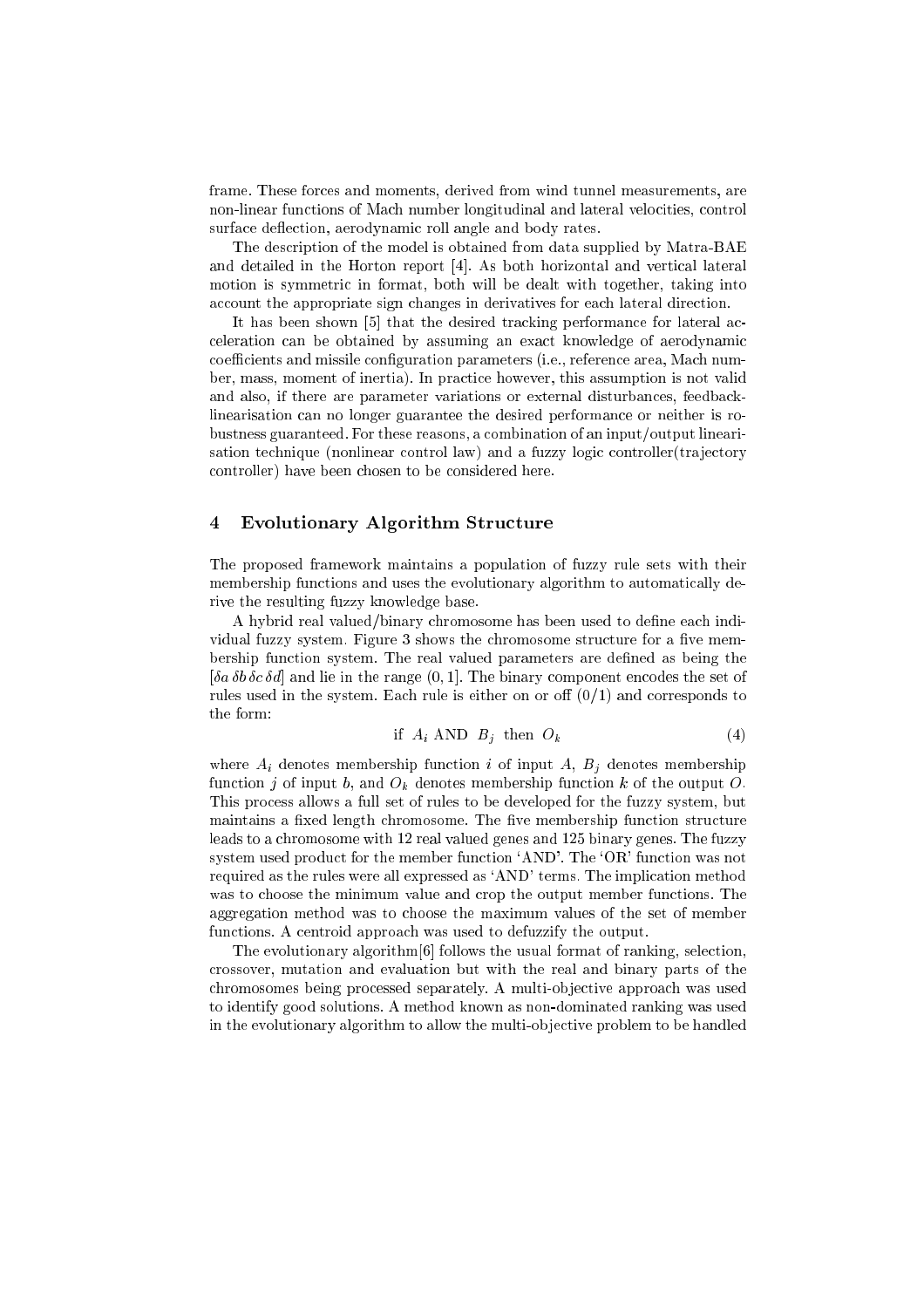

Fig. 3. FLC chromosome structure

easily. A detailed description of the NSGA non-dominated ranking process may be found in [7], and is based on several layers of classications of the individuals.

To classify the individuals, the population is ranked on the basis of nondomination. With a single objective it is simple to distinguish between two solutions as one will have a better objective value than the other. If we have multiple objectives, solution  $A$  may be better on objective 1 but worse on all other ob jectives. We can no longer say which solution is best and so we say they are non-diminated.

In the NSGA algorithm, all non dominated individuals are classified into one category (with a dummy fitness value, which is proportional to the population size, to provide an equal reproductive potential for these individuals). To maintain the diversity of the population, these classied individuals are shared using their dummy fitness values. Then this group of classified individuals is ignored and another layer of non dominated individuals is considered. The process continues until all individuals in the population are classied.

The NSGA algorithm has been used instead of other algorithms such as MOGA [8] as when the work was started, there were no indications from the problem as to which algorithms may be better. Work has since shown that in this context, the performance of NSGA and MOGA is very similar.

A population of 100 individuals was maintained by the algorithm. Each generation, 20 individuals were selected using stochastic universal sampling for breeding. The choice of using 20 individuals per generation is a compromise between processing costs and adequate sampling of the search space. By maintaining a larger population of 100, some of the benefits of a larger population are maintained. Crossover was performed at a rate of 0.9, with intermediate crossover being used for the real values and uniform multi-point crossover for the binary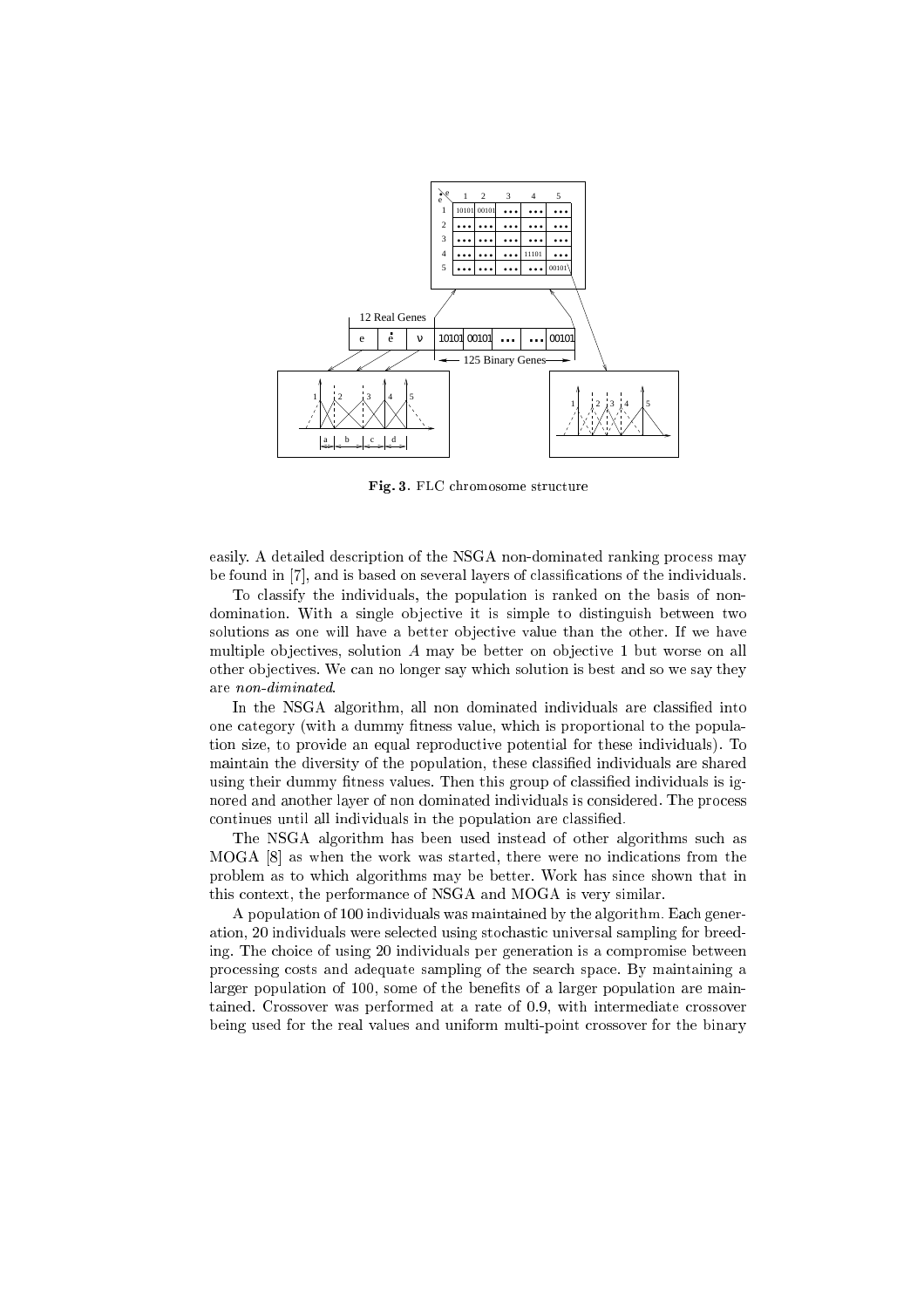

Fig. 4. Genetic algorithm structure

part. A mutation rate of  $2/137$  was used to give on average two mutations per chromosome. Selective pressure (SP) of 1:7. The high crossover rate and low selective pressure is to slow convergence to help prevent local optimum being exploited. The twenty new individuals were evaluated and then concatenated to the old population, forming a set of 120 individuals. Non-dominated ranking was then applied to this set and the best 100 were taken for the next generation.

In this application much of the feasible space of the controller is little used (see the results section). The genes responsible for these areas will settle to some semi-random state. That is why sometimes having a very similar used control surfaces may have very different chromosomes. This feature upsets the sharing process. A token value of  $\sigma_{share} = 0.5$  was used, because in this problem, varying  $\sigma_{share}$  has little effect.

### 5 Ob jectives

The closed loop performance criteria are chosen as follows:

1. Side-slip velocity steady state error:

$$
\eta_1(x) = \frac{Er^* - Er(\mathbf{x})}{Er_{max} - Er_{min}}\tag{5}
$$

2. Overshoot:

$$
\eta_2(x) = \frac{Os^\star - Os(\mathbf{x})}{Os_{max} - Os_{min}}\tag{6}
$$

3. Rise time:

$$
\eta_3(x) = \frac{Tr^* - Tr(\mathbf{x})}{Tr_{max} - Tr_{min}}\tag{7}
$$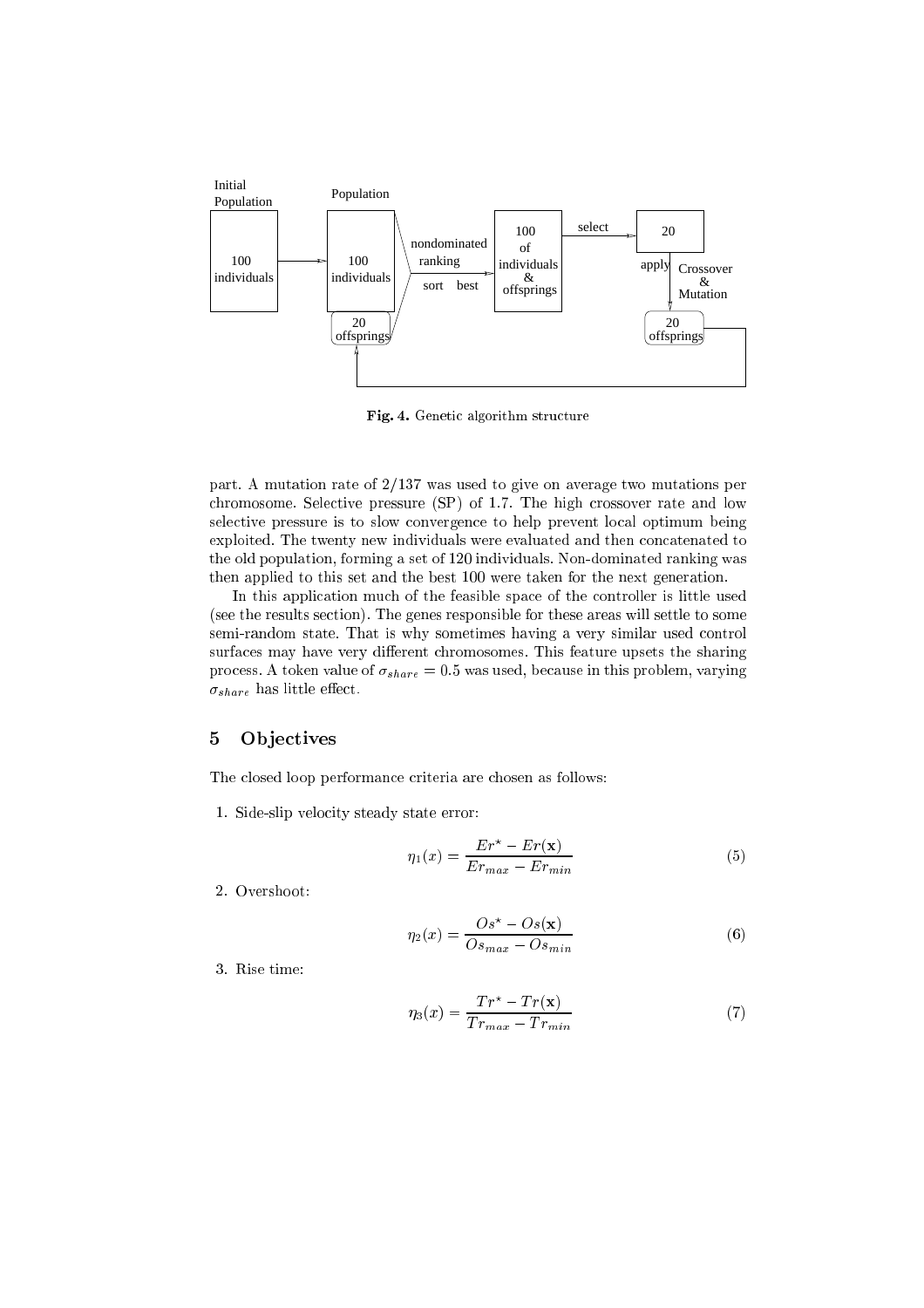4. Settling time:

$$
\eta_4(x) = \frac{T s^* - T s(\mathbf{x})}{T s_{max} - T s_{min}} \tag{8}
$$

Table 1 shows the reference points used in the ob jective calculations.

Table 1. Closed loop performance criteria

| Steady State Error(%) Settling time(sec) Rising time(sec) Overshoot(%) |                 |                                    |                                     |
|------------------------------------------------------------------------|-----------------|------------------------------------|-------------------------------------|
| $Er^* = 0.0$                                                           | $Ts^* = 0.15$   | $Tr^* = 0.08$                      | $Os^* = 4.5$                        |
| $Er_{max}=2.0$                                                         | $T_{Smax}=0.25$ |                                    | $Tr_{max} = 0.14$ $Os_{max} = 25.0$ |
| $Er_{min}=0.0$                                                         | $Ts_{min}=0.1$  | $Tr_{min} = 0.07$ $Os_{min} = 2.0$ |                                     |

### 6 Results

### $6.1$ Lateral acceleration control

In the previous work [2] velocity was controlled. In this paper, the technique has been applied to lateral acceleration control. As a result of the multi-ob jective optimisation multiple solutions were obtained from which the designer can choose one which satisfies the requirements and is preferred.

In Fig. 5 we have shown a set of lateral acceleration responses from different fuzzy controllers. Some are bad with high overshoot values, very slow on rise time or settling time, but some are very good with almost no steady state error and no overshoot.

In Figs. 6 to 11 we have shown three of the fuzzy gain surfaces and their corresponding acceleration responses. Figure 7 which is best on steady state error, Fig. 9 which is within 6% error from the demand and probably not acceptable, although is with no overshoot and with satisfactory rise time and finally Fig. 11 which has been too slow on rise time and settling time but within 3% on steady state error and may not be considered as an acceptable one by the designer. The dashed line is for the augmented acceleration which possesses almost identical closed loop performance criteria with the lateral acceleration. The only difference is in the non-minimum phase effect which can be seen in the solid line for the lateral acceleration. Just to remind, here the augmented acceleration has been used to design the nonlinear control law, but the actual lateral acceleration has been used as the controlled output.

The fuzzy surface has been developed with the model exercising the nominal aerodynamic coefficients. Figure 6 shows the fuzzy surface of a trajectory controller generated by the evolutionary algorithm with the paths taken for the nominal (circles) case. This is the controller that delivers the smallest steady state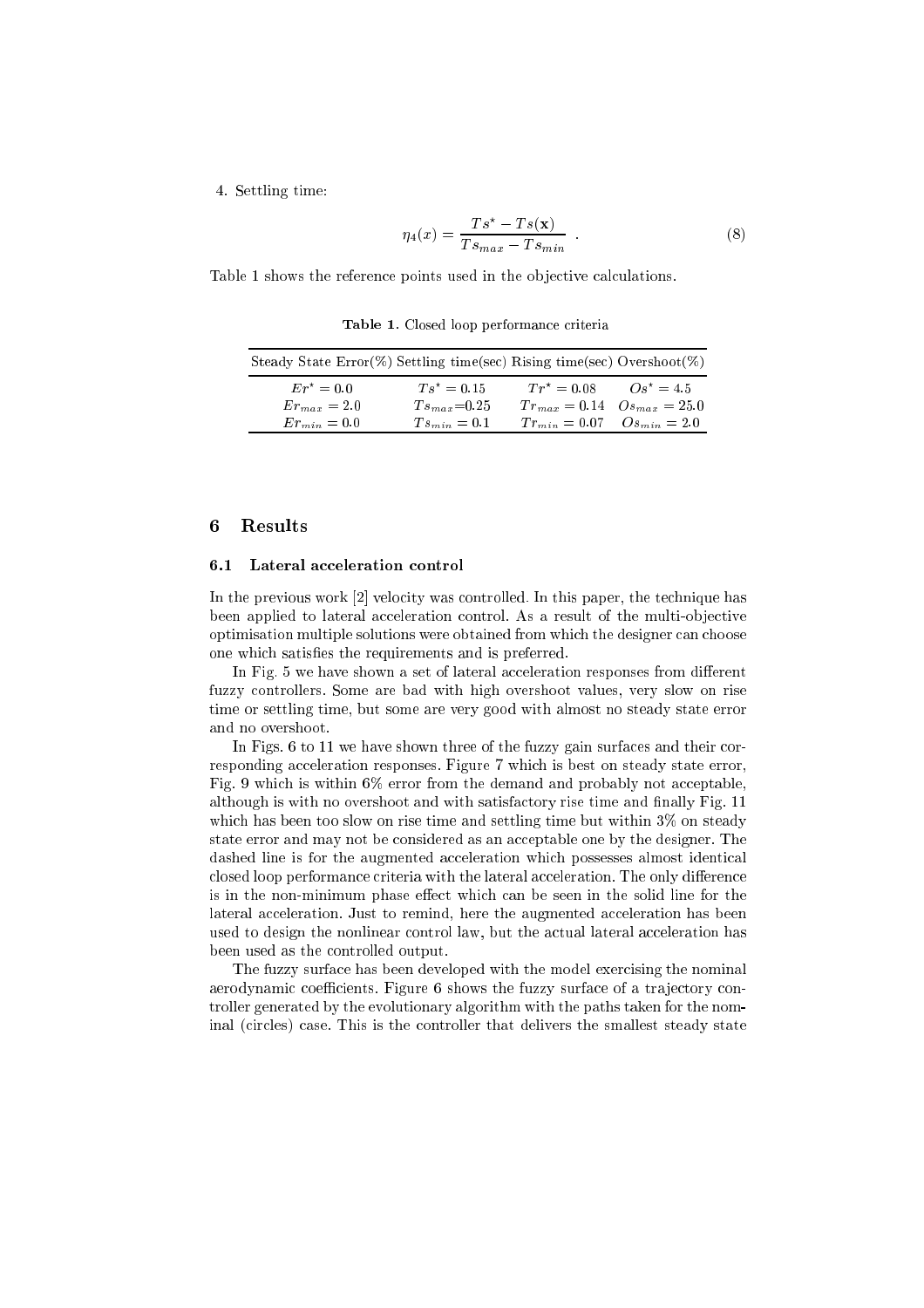

Fig. 5. A set of lateral acceleration responses



Fig. 6. Fuzzy control surface (a)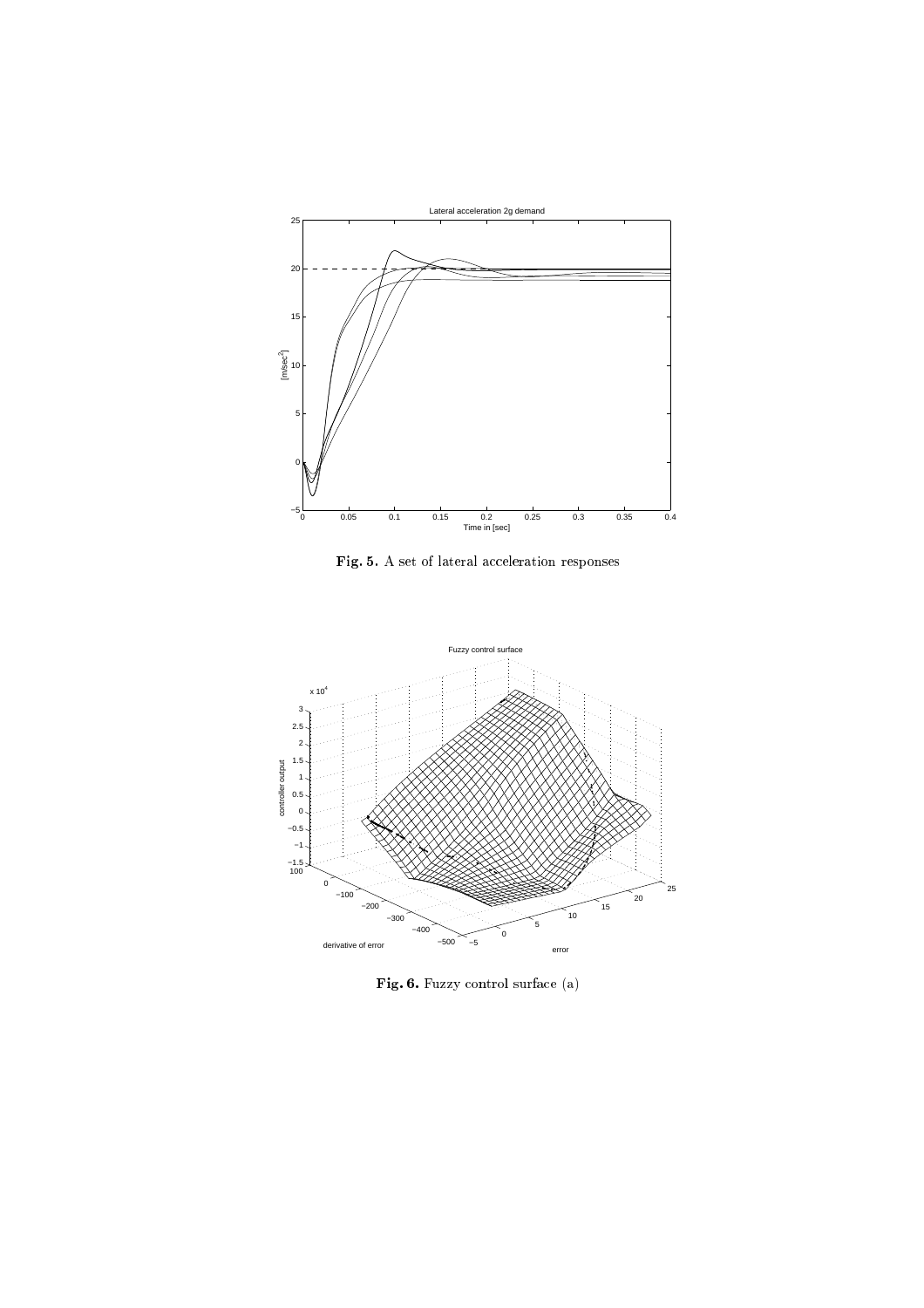

Fig. 7. Acceleration Response (a), best on steady state error



Fig. 8. Fuzzy control surface (b)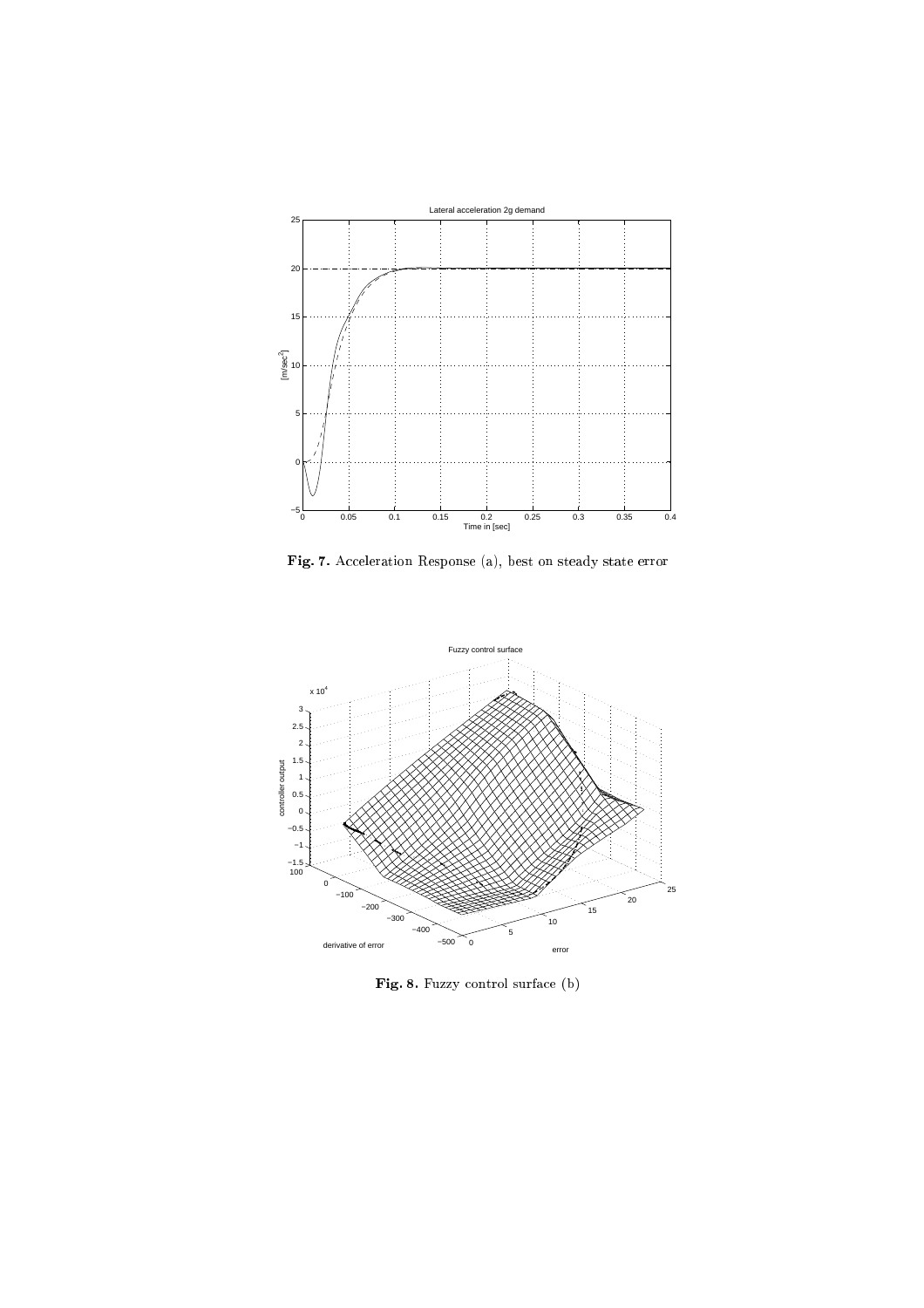

Fig. 9. Acceleration Response (b), <sup>&</sup>lt; 6% steady state error



Fig. 10. Fuzzy control surface (c)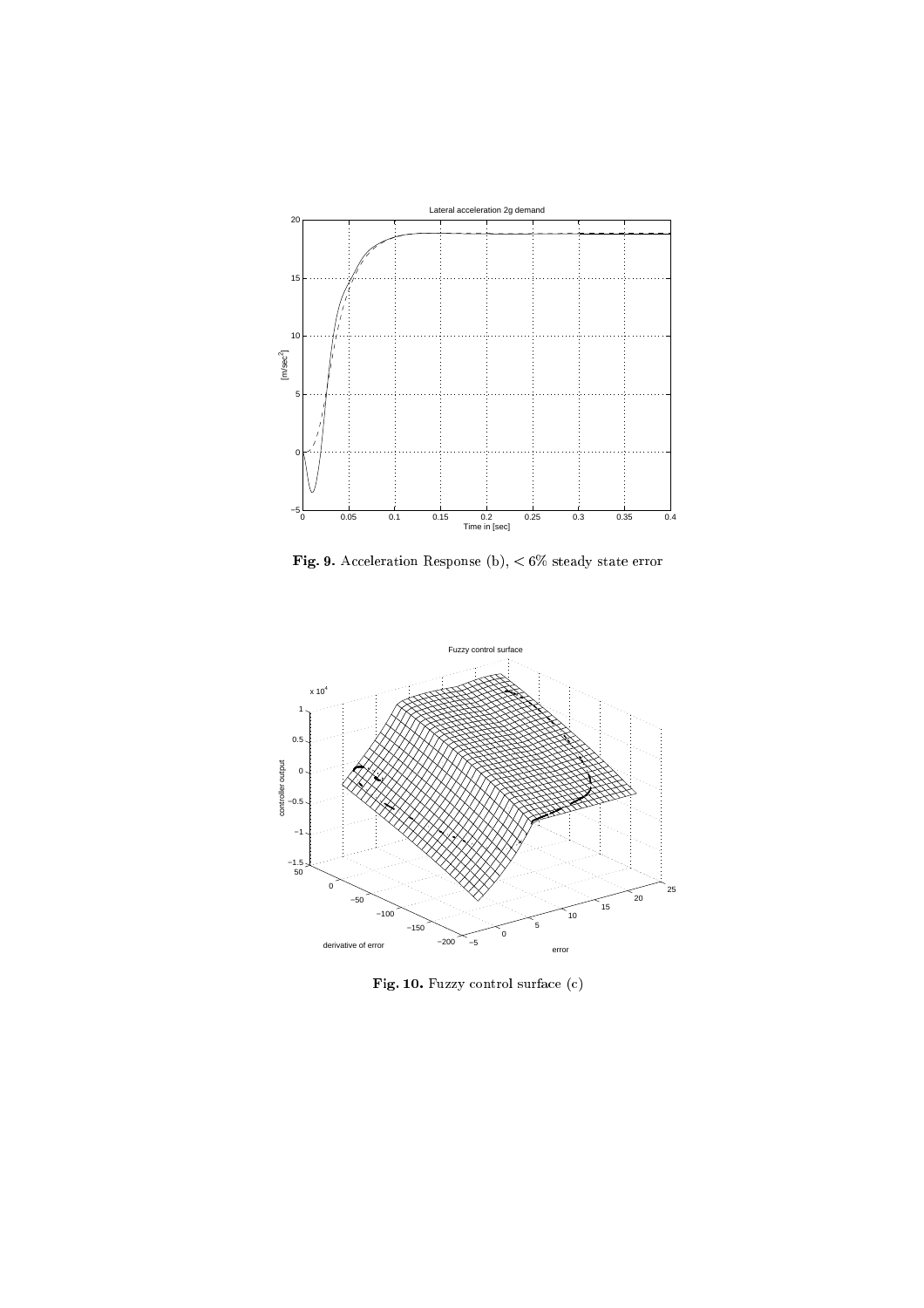

Fig. 11. Acceleration Response (c), slow rise time

error. The fuzzy logic controller has been tuned for a demand of  $\it{z}$ 0[m /  $\it{sec}$  ] corresponding to 2g pull lateral acceleration and is plotted on the graphs. In a typical run, about 80% of the solutions in the final population are non-dominated.

A detailed trade off surface for the individuals in a population has been illustrated in Fig. 12 and 13. The intention here is to show how solutions evolve within generations, so trade off dynamics can also be seen. Each point in each plot is a non-dominated solution. As there are four objectives, there are six possible combinations plotted. Before the convergence is achieved there are some bad and unwanted solutions clustered along the high scale of each ob jective shown in Fig. 12 that die out as the evolution progresses. After convergence (approximately after 50 generations) most of the ob jective values are within the specied required range, which is an indication that solutions have converged towards the desired feasible area - see the scale in Fig. 13. There are few solutions strongly dominated on one objective which obviously will not been considered further by the decision maker. The final choice of solutions by the decision maker will be by applying subjective preferences for some of the objectives over others. For example, the steady state error is the primary objective to be minimised. Up to ten percent overshoot could be acceptable etc. This allows the designer to narrow down the set of solutions that need to be further analysed in detail.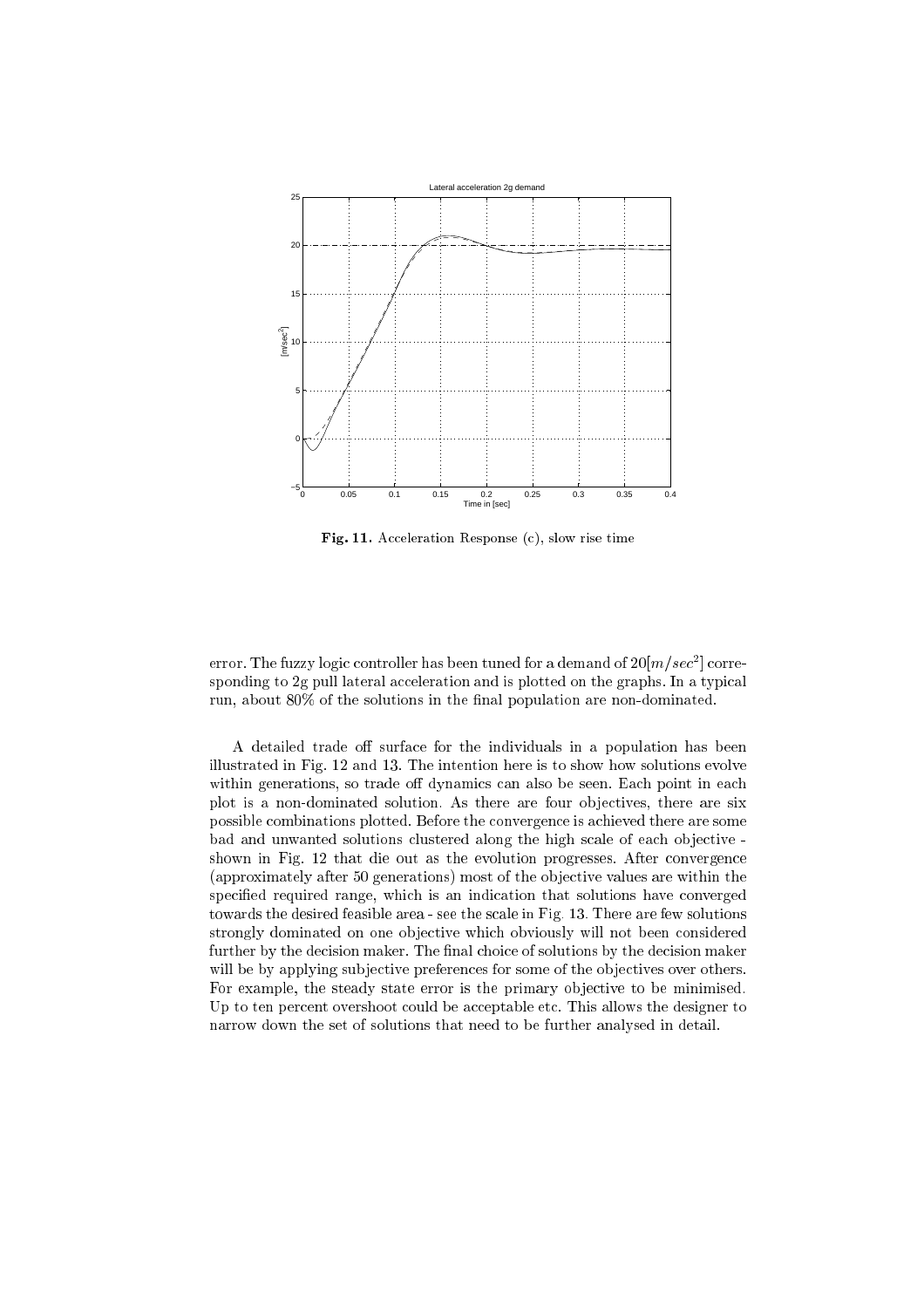

Fig. 12. Trade-off between each objective at generation  $50\,$ 



Fig. 13. Trade-off between each objectives at last generation 250